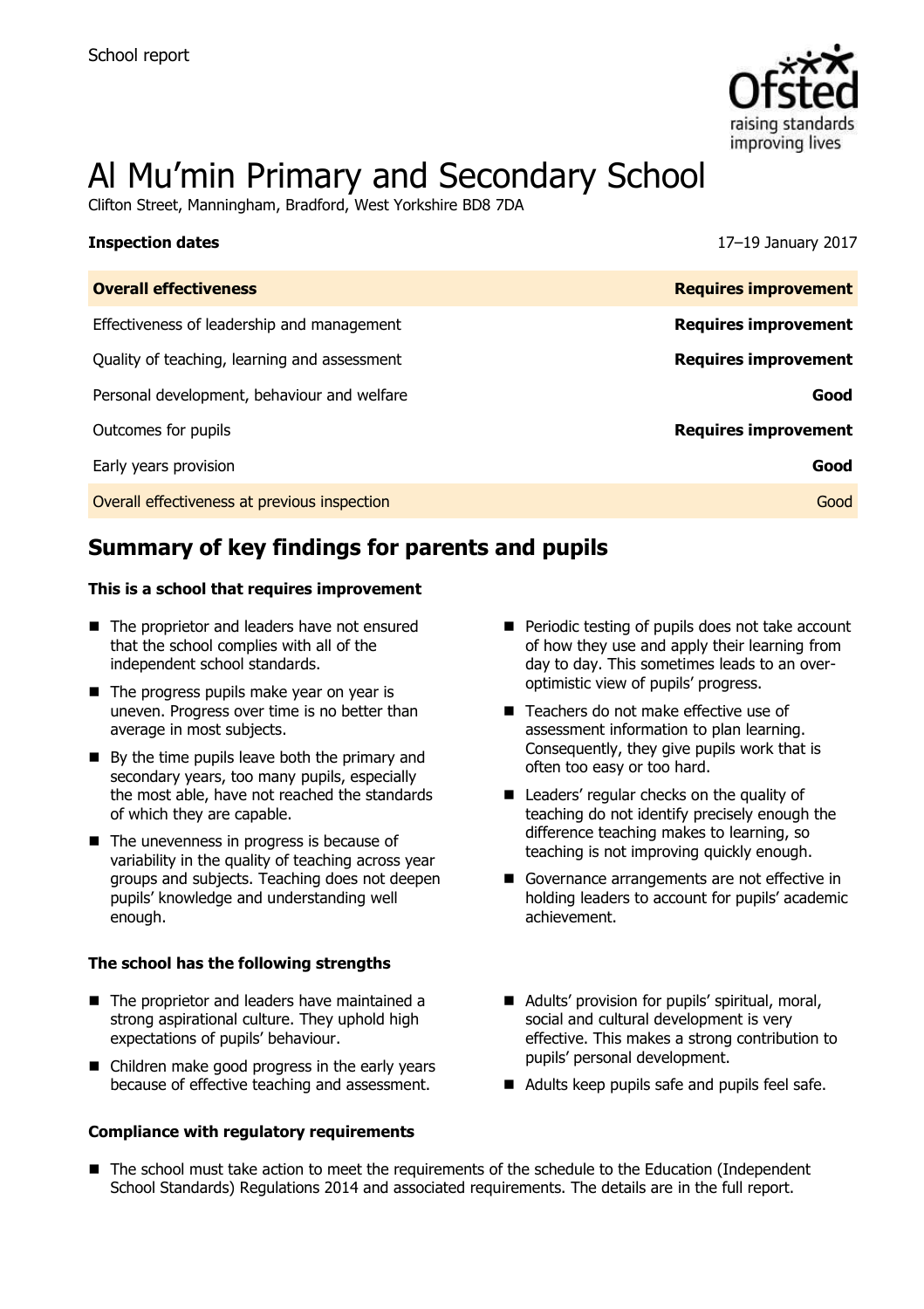

# **Full report**

### **What does the school need to do to improve further?**

- $\blacksquare$  Increase the rate of pupils' progress so that it is consistently good across all year groups and all subjects by:
	- ensuring that teachers make better use of assessment information to match work to the needs of pupils of different abilities
	- improving teachers' skills so they are consistently effective across the school
	- drawing on a broad range of evidence about pupils' achievement when making assessments
	- sharpening the checks leaders make on teaching so that they more precisely identify the impact of teaching on learning
	- introducing checks and balances so that leaders are better held to account for the academic development of pupils.

### **The school must meet the following independent school standards**

- Part 1: Quality of education provided. The proprietor must ensure that the teaching at the school:
	- enables pupils to make good progress according to their ability so that they increase their understanding and develop their skills in the subjects taught (paragraph 3(a))
	- involves well-planned lessons and effective teaching methods and activities (paragraph 3(c))
	- shows a good understanding of the aptitudes, needs and prior attainment of the pupils, and ensures that these are taken into account in the planning of lessons (paragraph 3(d))
	- demonstrates good knowledge and understanding of the subject matter being taught (paragraph 3(e))
	- uses information from assessment to plan teaching so that pupils can progress (paragraph 3(g)).
- Part 8: Quality of leadership in and management of schools. The proprietor must ensure that persons with leadership and management responsibilities:
	- demonstrate good skills and knowledge appropriate to their role so that the independent school standards are met consistently (paragraph 34(1)(a))
	- fulfil their responsibilities effectively so that the independent school standards are met consistently (paragraph 34(1)(b)).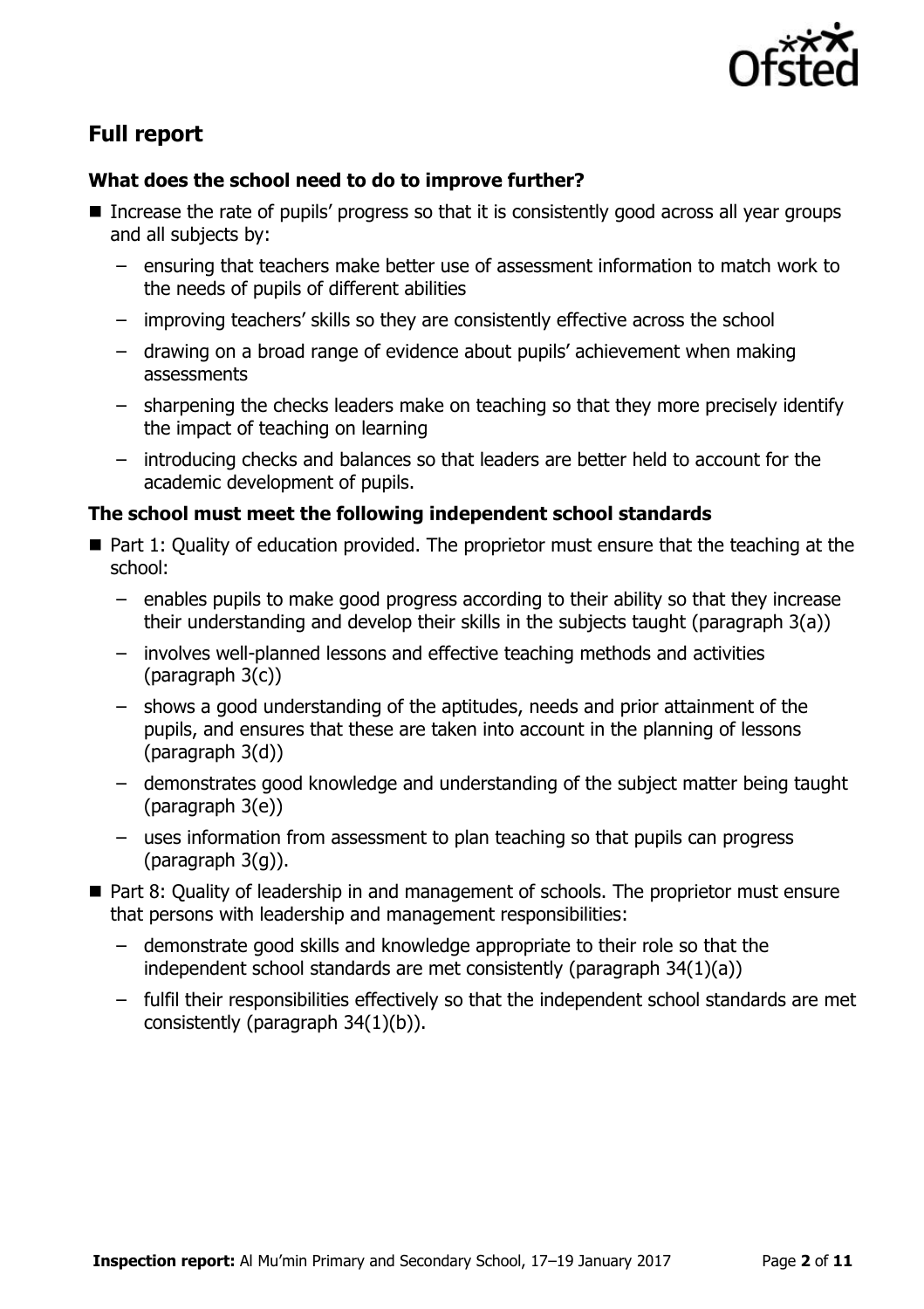

# **Inspection judgements**

### **Effectiveness of leadership and management Requires improvement**

- Leaders and managers do not fulfil a number of independent school standards relating to the quality of teaching and the progress of pupils.
- Leaders make regular checks on the quality of teaching and recognise some of the inconsistencies identified during the inspection, for example the effectiveness with which teachers question pupils. These checks do not identify precisely enough the impact of teaching on pupils' learning, so the feedback leaders give is not helping teachers to improve quickly enough. This is despite the ample training leaders have provided for teachers.
- Leaders ensure that teachers test pupils at regular intervals so they can track each pupil's attainment and progress. However, inspectors found that the work in pupils' workbooks does not match the stronger recorded assessment information. This gives leaders an overly positive view of how the school is performing. Furthermore, leaders do not analyse or evaluate the performance of different groups of pupils. They do not have a clear picture, for example, of how boys' performance compares with that of girls.
- The proprietor and leaders have organised the teaching of girls and boys separately. Both groups receive the same curriculum and are taught by the same teachers. Leaders do not attempt to provide any educational reasons for this; the reorganisation provides no educational advantage. However, neither is there any inspection evidence that the practice disadvantages or discriminates against either boys or girls.
- The proprietor and leaders are effective in promoting pupils' spiritual, moral, social and cultural development, including preparing pupils for life in modern Britain. The citizenship curriculum gives pupils a well-developed understanding of different ways of living.
- **E** Leaders provide a curriculum that meets all the statutorily required aspects of learning. They balance national curriculum subjects with studies to develop pupils' religious understanding. Religious courses make a strong contribution to pupils' personal development. In addition, pupils enjoy a broad and regularly changing programme of extra-curricular activities. Leaders recognise that the current range of GCSE courses on offer is narrow and that pupils would benefit from more choice, including the opportunity to qualify for the English Baccalaureate.
- Leaders provide impartial careers guidance and advice. In personal, health and social education lessons, pupils learn how to present themselves for interview and how to complete applications for apprenticeships and post-16 school or college placements. During the last three years of schooling, pupils have regular access to independent advice from an external careers adviser. All pupils undertake work experience and professional people are invited to speak to older pupils about their experience of working life. All this helps pupils to go on to study programmes suited to their aspirations and achievements. However, the limited range of qualifications on offer narrows pupils' choice.
- Leaders have created a culture of aspiration, hard work and unity. As a result, pupils value their education and enjoy school. The oldest pupils in particular work exceptionally hard.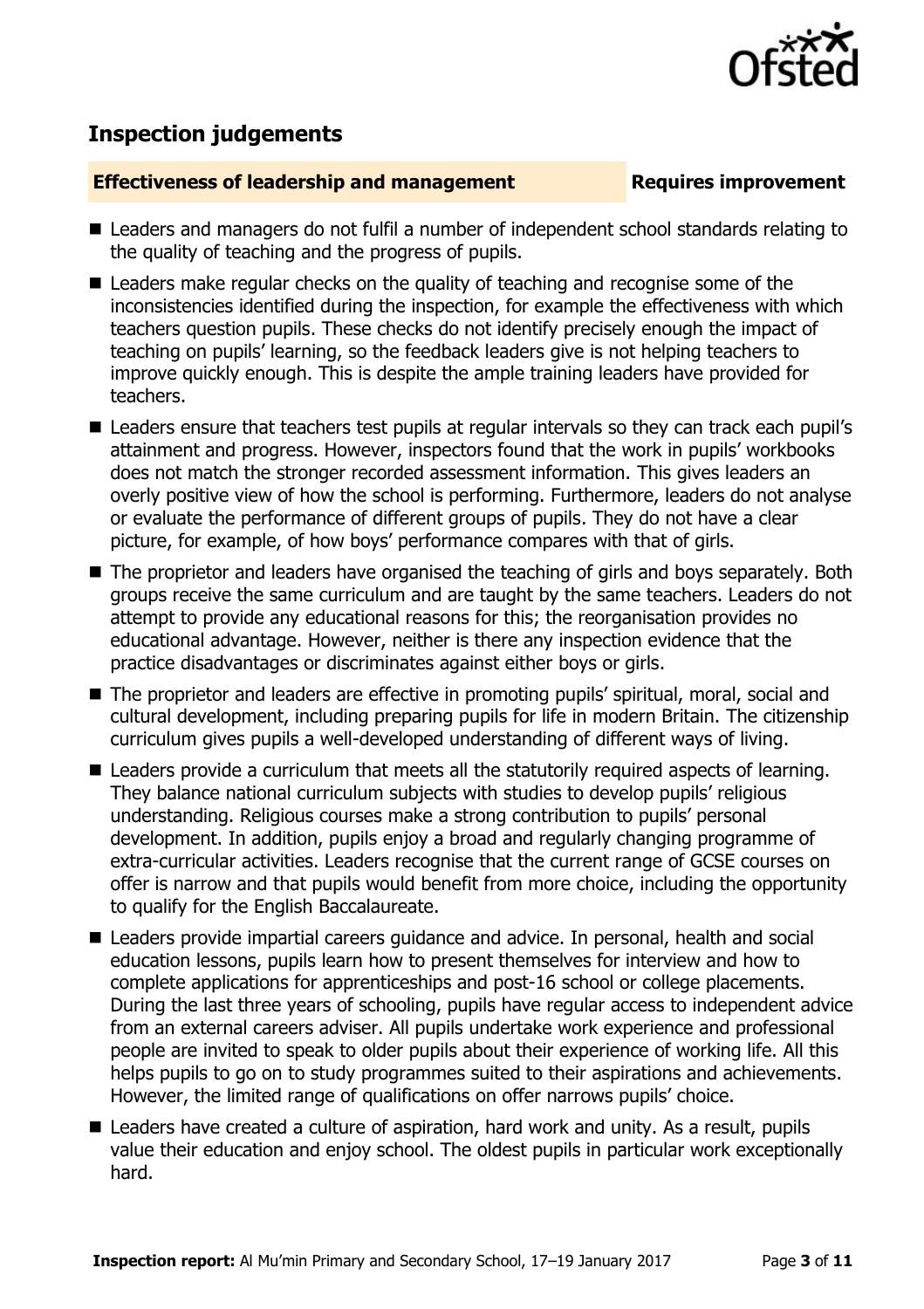

### **Governance**

 $\blacksquare$  The proprietor, whose responsibility it is to see that the school meets the independent school standards, does not have sufficient oversight of pupils' academic standards. In partnership with leaders, the proprietor has created a clear vision and aims rooted in strong values. They communicate this well to the whole school community. The proprietor makes regular visits to the school to address staff and pupils and to listen to what they have to say. As a result, the school largely fulfils the aims set out on the school's website.

### **Safeguarding**

- The school meets the independent school standards relating to the welfare and safety of pupils. Leaders carry out the proper checks on adults when recruiting and keep an accurate single record of all these checks as required. Leaders have published a suitable safeguarding policy on the school's website. This policy takes account of statutory requirements.
- All adults are properly trained in how to keep pupils safe. For example, staff understand the dangers of child sexual exploitation and female genital mutilation and the signs to look for. Training in extremism and radicalisation also equips staff to know when a pupil may be at risk. Staff know how to record concerns and to whom they should report them.
- The site is safe and secure and all the appropriate routine checks on the premises, such as fire risk assessments and equipment checks, are in order.

### **Quality of teaching, learning and assessment Fig. 2.1 Requires improvement**

- Teaching requires improvement because it is too variable in its quality throughout the school and across a range of subjects. For example, some teachers are adept at asking questions to generate discussion and deepen pupils' thinking, while others are less effective.
- Too few teachers take enough account of what pupils already know and can do when planning teaching, so the most able pupils in particular sit through explanations they do not need and practise work that is too easy. In some cases, inspectors observed pupils doing work they had already attempted successfully a few months earlier. Some teachers plan work that is well matched to the most able but too hard for some other pupils. Teachers attempt to plan work that varies in its difficulty but with limited and variable success.
- A few teachers are more effective at checking during the lesson how well pupils are doing with their learning. However, too often, teachers do not adapt the lesson content to give support or further challenge where needed. For example, in the primary school, many teachers make use of worksheets that are inappropriate because they limit the quality and quantity of pupils' writing, and below-par work goes unchecked or unnoticed.
- Leaders and teachers identify pupils that may need extra help and they sometimes provide extra tuition for these pupils. However, leaders and teachers have not identified any pupils as needing support for special educational needs and/or disabilities, as required by the statutory code of practice.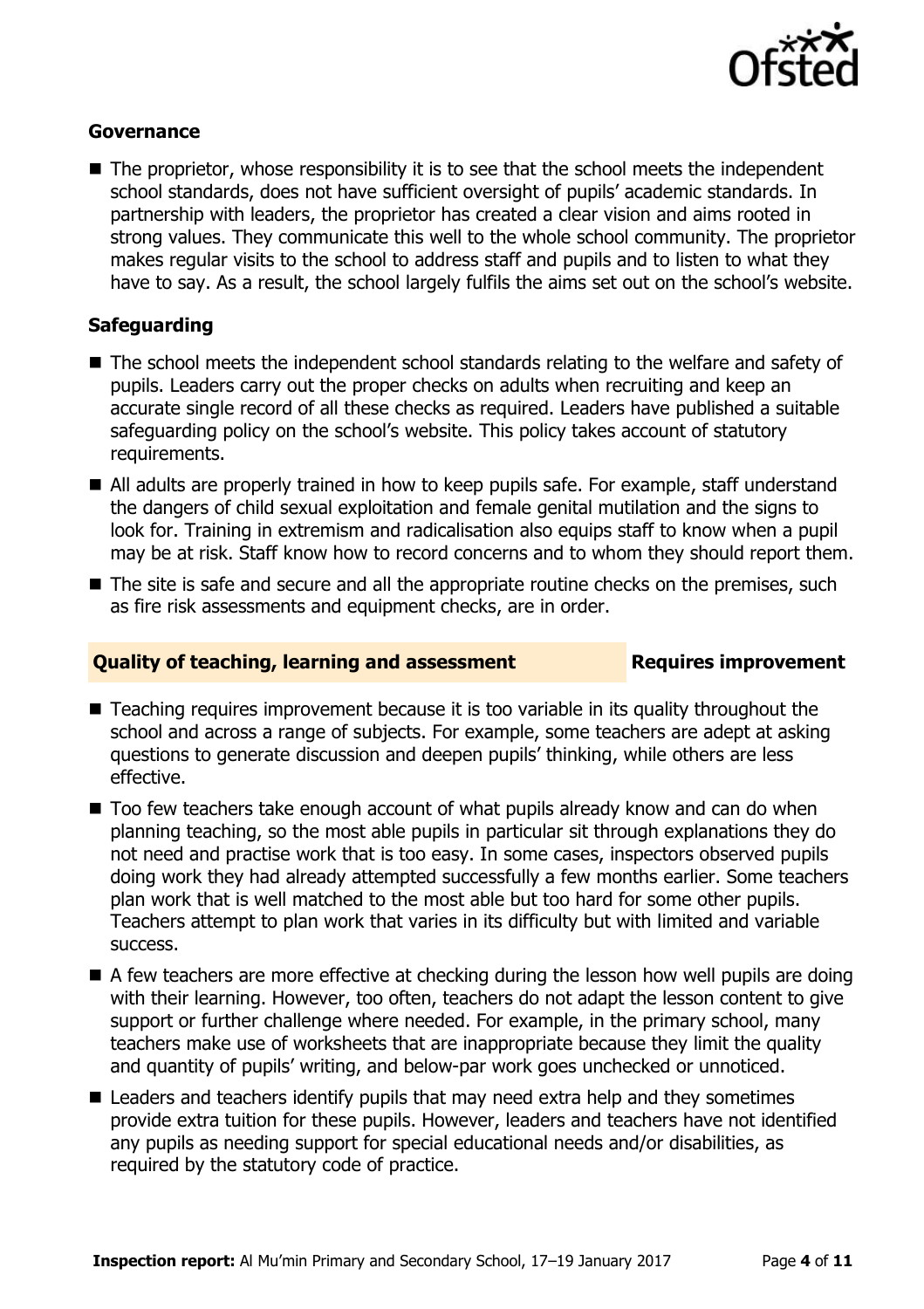

- In the secondary school, teachers generally know their subject content well. The subject knowledge of some teachers in the primary school is limited, particularly in the teaching of writing and mathematics. This means that teachers do not give pupils precise enough advice to help them progress, for example, in how to make a better sentence. A few adults do not use always use standard English when speaking to pupils and writing in workbooks. Primary teachers are not skilled at giving pupils opportunities to attempt tricky mathematical problems, so while pupils have good number and calculation skills, teachers do not deepen pupils' conceptual understanding.
- The teaching of reading in the primary years is much stronger than that of writing and mathematics, so most pupils learn to read with fluency and understand what they read. Teachers give the youngest children a good grounding in early reading. Most go on to develop a love of reading. Pupils' use of the local public library compensates for the limited number of good-quality texts available in school.

### **Personal development, behaviour and welfare Good**

### **Personal development and welfare**

- The school's work to promote pupils' personal development and welfare is good.
- The strong aspiration and involvement of parents, and the support of teachers, instil in pupils exceptionally positive attitudes to learning. Pupils' commitment is evident in the large amounts of homework they complete each night.
- **Pupils are happy in school. Primary-aged boys and girls socialise well together in the** playground. Though secondary boys and girls are separated, they happily understand and accept the cultural and religious reasons for this. Secondary-aged boys demonstrate positive and respectful attitudes towards women teachers.
- Discussions with both boys and girls reveal that pupils have a deep understanding of how different groups protected under law may be discriminated against in a range of situations. Pupils are able to discuss objectively the complexities of how the actions of one group may impinge on the rights of another. They show tolerance and respect for different groups, consistent with principles shared by all major world faiths. Pupils understand how to disagree without being disagreeable. Pupils say that they trust adults to listen to them and that they can raise honest questions about their faith.
- Older pupils show a good understanding of government and how laws are made. They know the names and ideas associated with some key British politicians. Individual pupils campaign to be school councillors and their peers cast votes. Elected school councillors canvass the views of their classmates. Pupils learn about how they can influence change. They engage in a number of fundraising activities for local and national charities.
- **Pupils are safe and feel safe. Pupils of all ages play safely in the playground and move** around the multi-storey building using the stairs with care. Pupils show a good understanding of how to stay safe online.
- Pupils and parents report that bullying is very rare. Leaders and teachers take a zerotolerance approach to any forms of bullying and deal with any rare incidents successfully so they do not continue.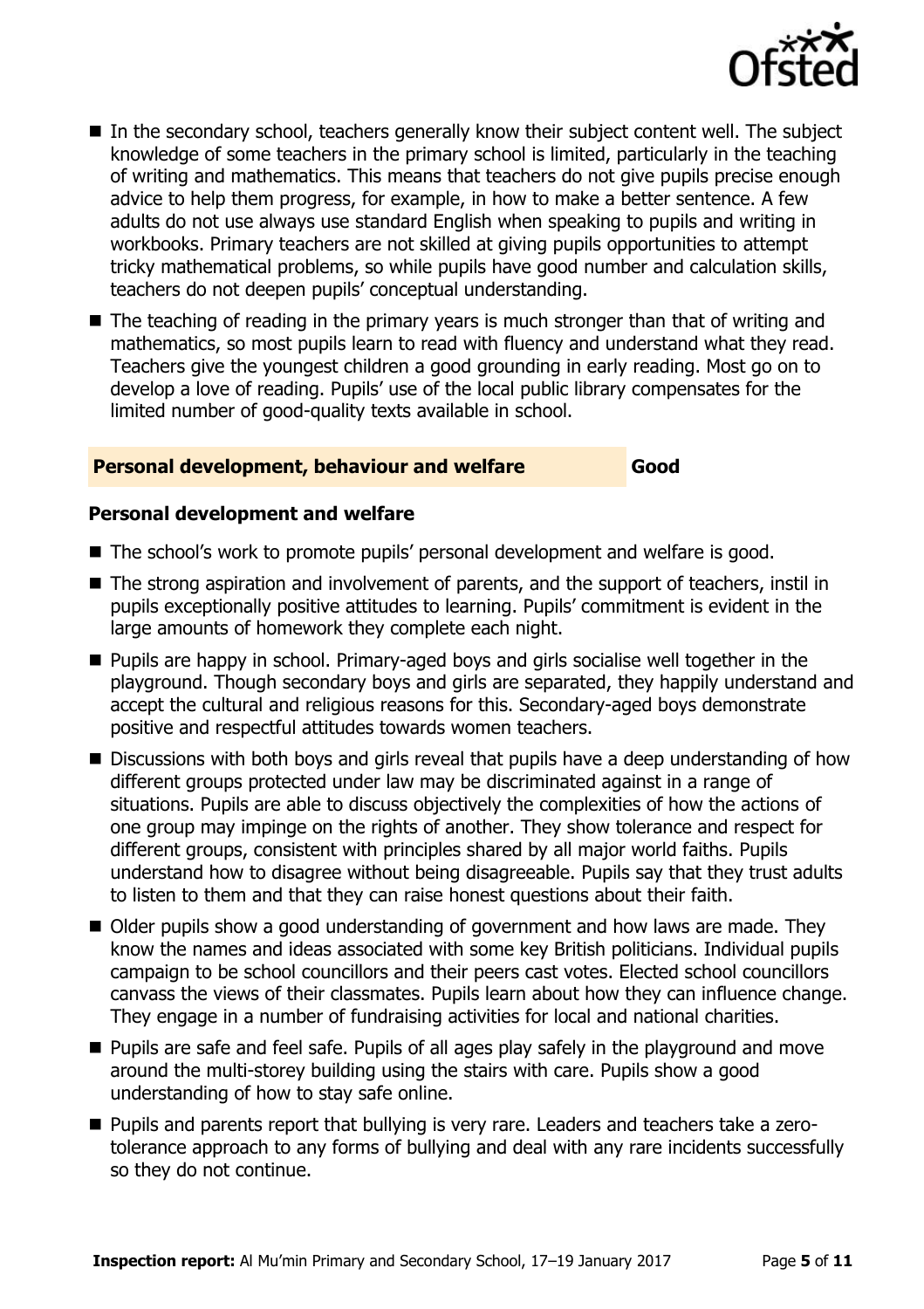

### **Behaviour**

- The behaviour of pupils is good.
- Adults manage to maintain warm and friendly relationships with pupils while upholding high expectations of their behaviour. Teachers rarely have to apply sanctions.
- Attendance has improved so that it is now at an acceptable level. The small number of pupils whose parents take them on extended visits abroad sometimes negatively affects overall attendance figures. Leaders strongly discourage parents from taking their children abroad during term time. Pupils enjoy attending school and no groups of pupils are disadvantaged by poor attendance.
- Weaker teaching occasionally leads to passivity in learning for older pupils and some occasional minor off-task behaviour for younger pupils. Limited challenge for some pupils means that they too often do not get to demonstrate real resilience. However, pupils are diligent and complete tasks in good time.

### **Outcomes for pupils Requires improvement**

- In 2016, just a third of Year 11 pupils achieved GCSEs at grades  $A^*$  to C in both English and mathematics combined. This is well below what is achieved in most schools.
- $\blacksquare$  Most pupils who took core science GCSE achieved grades  $A^*$  to C, while the proportion of pupils achieving grades A\* to C in additional science was lower than the national average. Grades A\* to C rates in the few other subjects studied are variable. For example, two thirds of pupils who entered religious studies GCSE (Islam) achieved grades A\* to C and a half of those who were entered managed grades A\* to C in Arabic. This variability reflects the variability in the quality of teaching.
- Most pupils entered no more than six GCSEs. A small but significant minority of pupils achieved only one GCSE at grades A\* to C. Leaders recognise the need for alternative study paths for those pupils who are not on track to do well in GCSE examinations.
- The standard of work achieved by current pupils in key stage 4 is not good enough for a group of confident, articulate young people who are motivated to do well.
- The quality of work in primary pupils' workbooks shows inconsistent progress. For example, pupils make a good start in writing, but progress stalls in lower key stage 2. In mathematics, many pupils develop fluency in number and calculations, but their reasoning and problem-solving skills are less well developed.
- The most able pupils in particular are not working at a high enough standard across the whole school because teachers do not challenge them consistently well enough in a range of subjects.
- **Pupils'** outcomes in reading are stronger than in writing and mathematics. Most pupils develop fluency in reading and many are avid readers who have a love of books and literature.
- Inspectors found no difference in the progress and attainment between boys and girls currently in the school.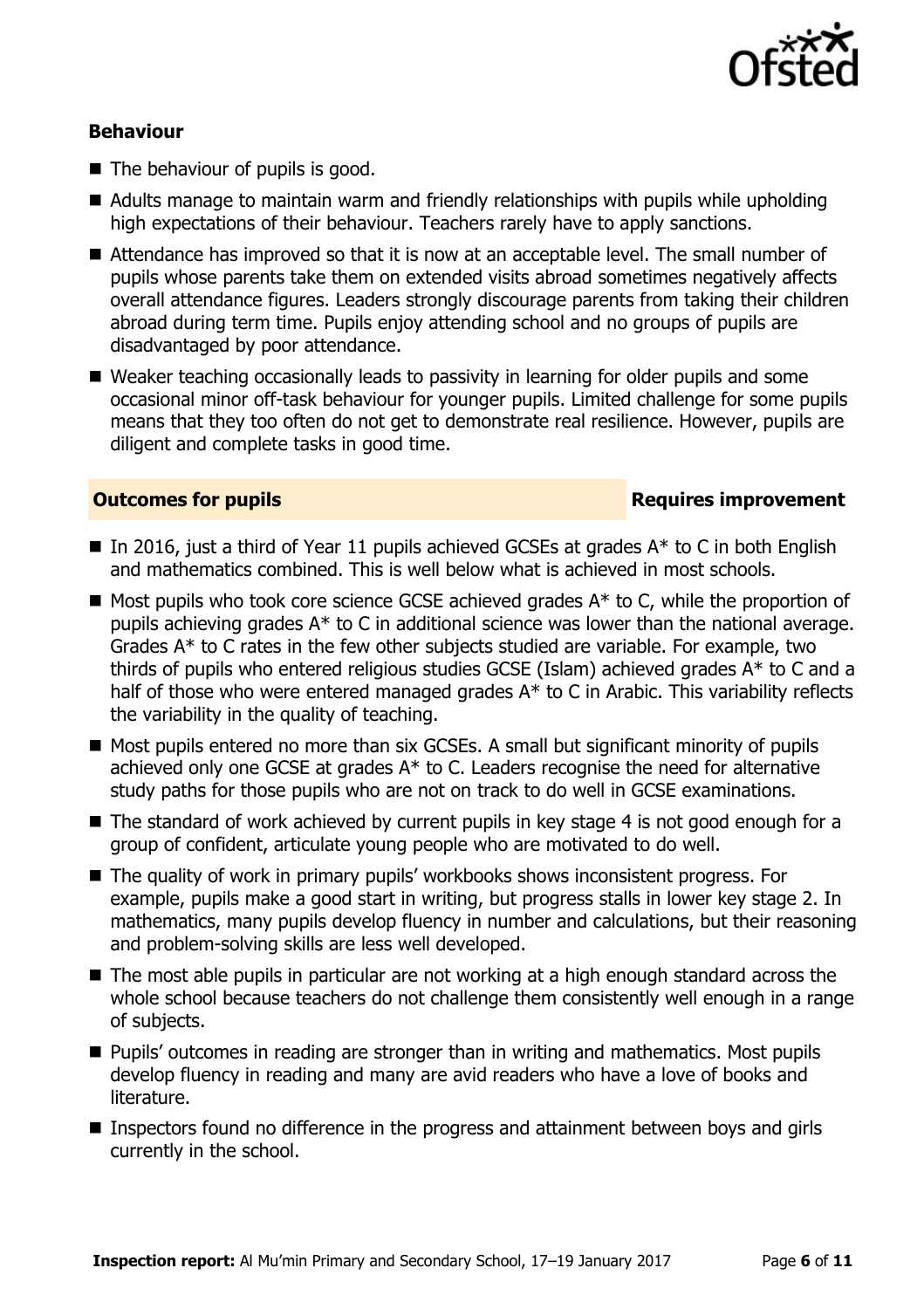

### **Early years provision Good Good**

- Children enter Nursery with skills, knowledge and understanding that are broadly typical for their age. Most children reach a good level of development by the time they leave Reception and a large minority exceed the early learning goals in some areas of learning, including in reading and writing. About half of the current Reception children have already reached the early learning goal in writing, and the rest are making quick progress towards this. This represents good progress. Children are well prepared for learning by the time they enter Year 1.
- Children's good progress is due in part to adults' accurate assessments of children's achievements; adults know the children well. Assessment records are detailed and comprehensive and identify children's next steps in their learning. Adults use this information to plan learning that is well matched to children's needs.
- Teachers involve adults well in their children's learning. Parents have access to their children's electronic assessment record so they can see what their child is learning and share with the school their children's accomplishments at home. For example, one child's mother wrote how her four-year-old had used the word 'irresponsible'.
- Children in Nursery independently access a wide range of resources that cover all areas of learning in the large classroom. They sustain interest as they play and explore. For example, one child experimented with a range of tools, concentrating intently on shifting sand into a mountain. The Nursery provision, the fees for which are partly funded by the local authority, represents good value for money.
- Conversely, the more limited range and layout of resources in the small Reception classroom hamper opportunities for children to engage in good-quality, self-initiated play and exploration. Furthermore, children do not have access to outside provision. Leaders plan to set up a Reception classroom adjacent to the nursery, where children will have better opportunities for play inside and outside.
- Adults intervene effectively in children's learning. Teachers and support staff ask questions that encourage children to enquire, think and talk. Adults instil confidence in the children, who speak in full sentences and ask questions. Children join in songs and rhymes with gusto and learn to recite prayers.
- The early years provision meets all the welfare requirements. The ratio of staff to children is high. Children follow instructions and safely ascend and descend the stairways to and from the playground.
- The early years leader knows the strengths and weaknesses in the provision and has a good knowledge of effective early years practice.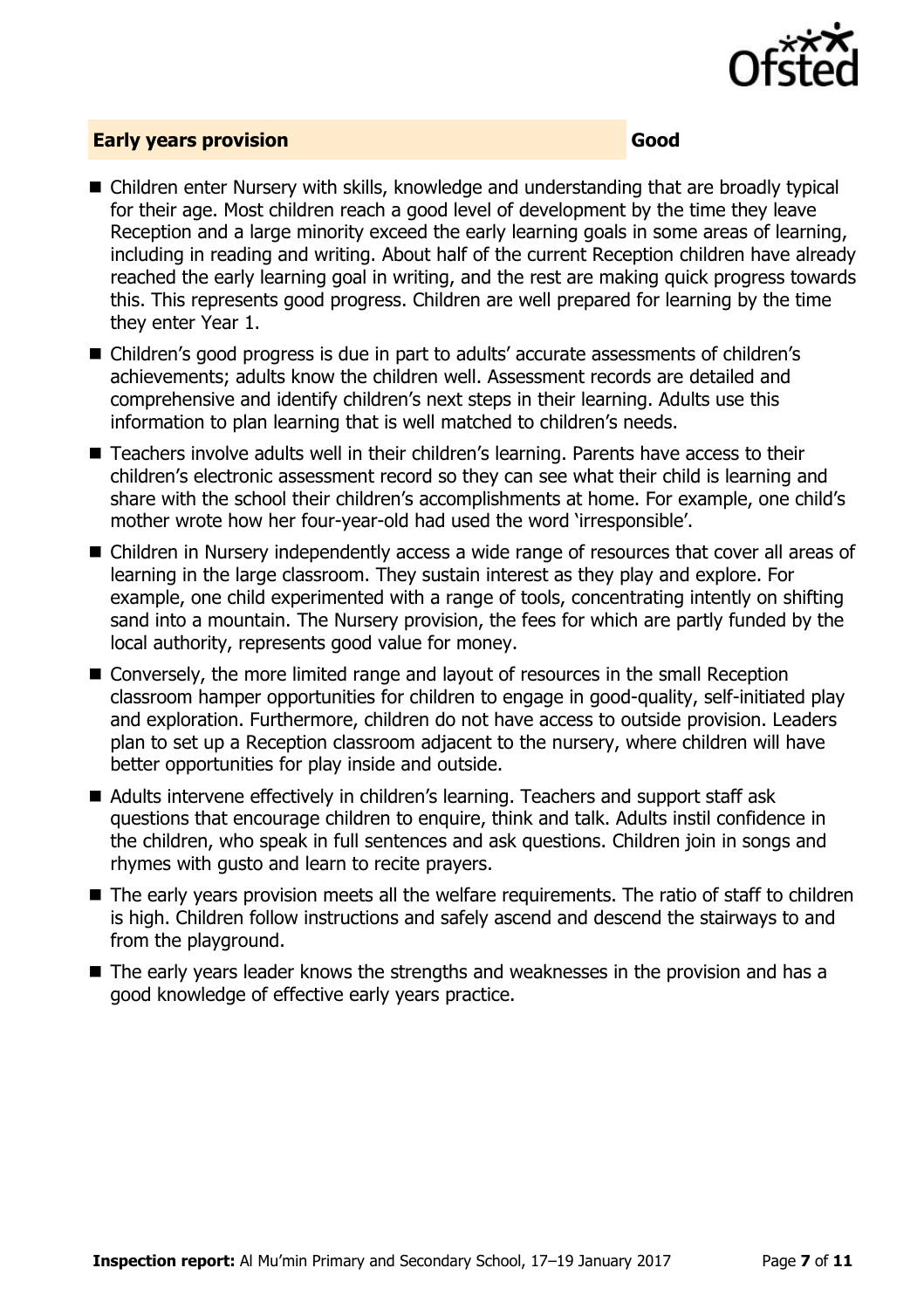

# **School details**

| Unique reference number  | 134429   |
|--------------------------|----------|
| DfE registration number  | 380/6117 |
| <b>Inspection number</b> | 10025955 |

This inspection was carried out under section 109(1) and (2) of the Education and Skills Act 2008, the purpose of which is to advise the Secretary of State for Education about the school's suitability for continued registration as an independent school.

| Type of school                      | Other independent school    |
|-------------------------------------|-----------------------------|
| School category                     | Independent school          |
| Age range of pupils                 | 3 to 16                     |
| Gender of pupils                    | Mixed                       |
| Number of pupils on the school roll | 255                         |
| Number of part-time pupils          | $\mathbf{0}$                |
| Proprietor                          | Saiful Islam                |
| Chair                               | Saiful Islam                |
| Headteacher                         | Munir Azam                  |
| Annual fees (day pupils)            | £1,500 to £2,000            |
| Telephone number                    | 01274 488593                |
| Website                             | www.almumin.bradford.sch.uk |
| Email address                       | pri@almumin.bradford.sch.uk |
| Date of previous inspection         | 12-13 March 2014            |

### **Information about this school**

- Al Mu'min is registered as an independent day Muslim faith school for up to 460 boys and girls aged from three to 18 years. All pupils are Muslim. The school provides an Islamic and secular education.
- **Pupils are mostly of Asian heritage. Very few do not speak English as their first language.**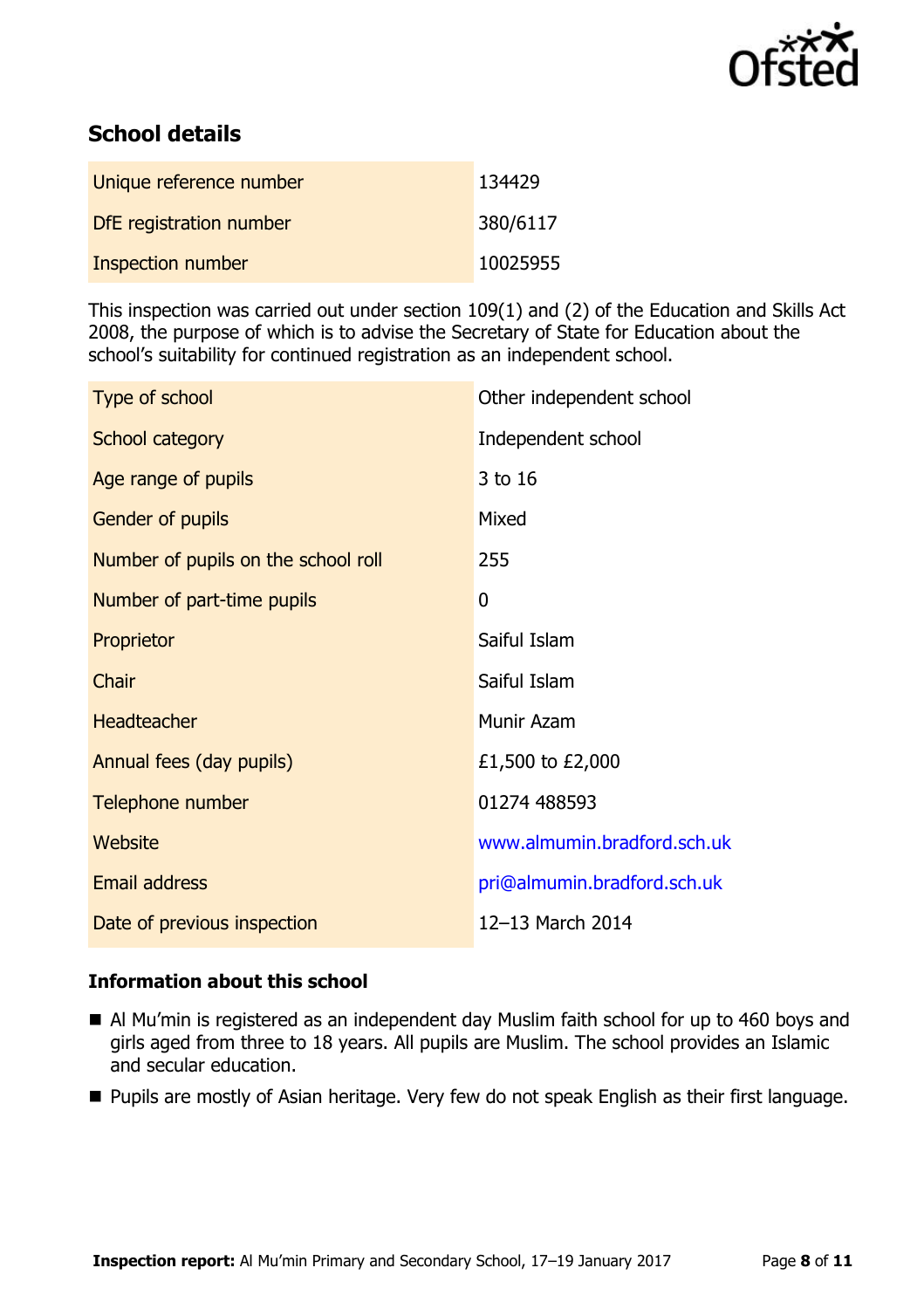

- The school's website describes the school's aims as being to 'promote moral and academic excellence in a caring and Islamic environment, providing opportunities for realisation of the children's fullest potential. Our school aims to provide a rich and rewarding environment within which pupils may benefit from a cross-curricular approach to Islamic education.'
- Since the last inspection, all of the pupils have moved into a single building. Primary boys and girls are taught together in mixed classes. Secondary boys and girls are taught separately in different parts of the building.
- There are no pupils who have a statement of special educational needs or an education, health and care plan.
- There were no Year 11 pupils on roll in 2015. There are currently no Year 10 boys on roll.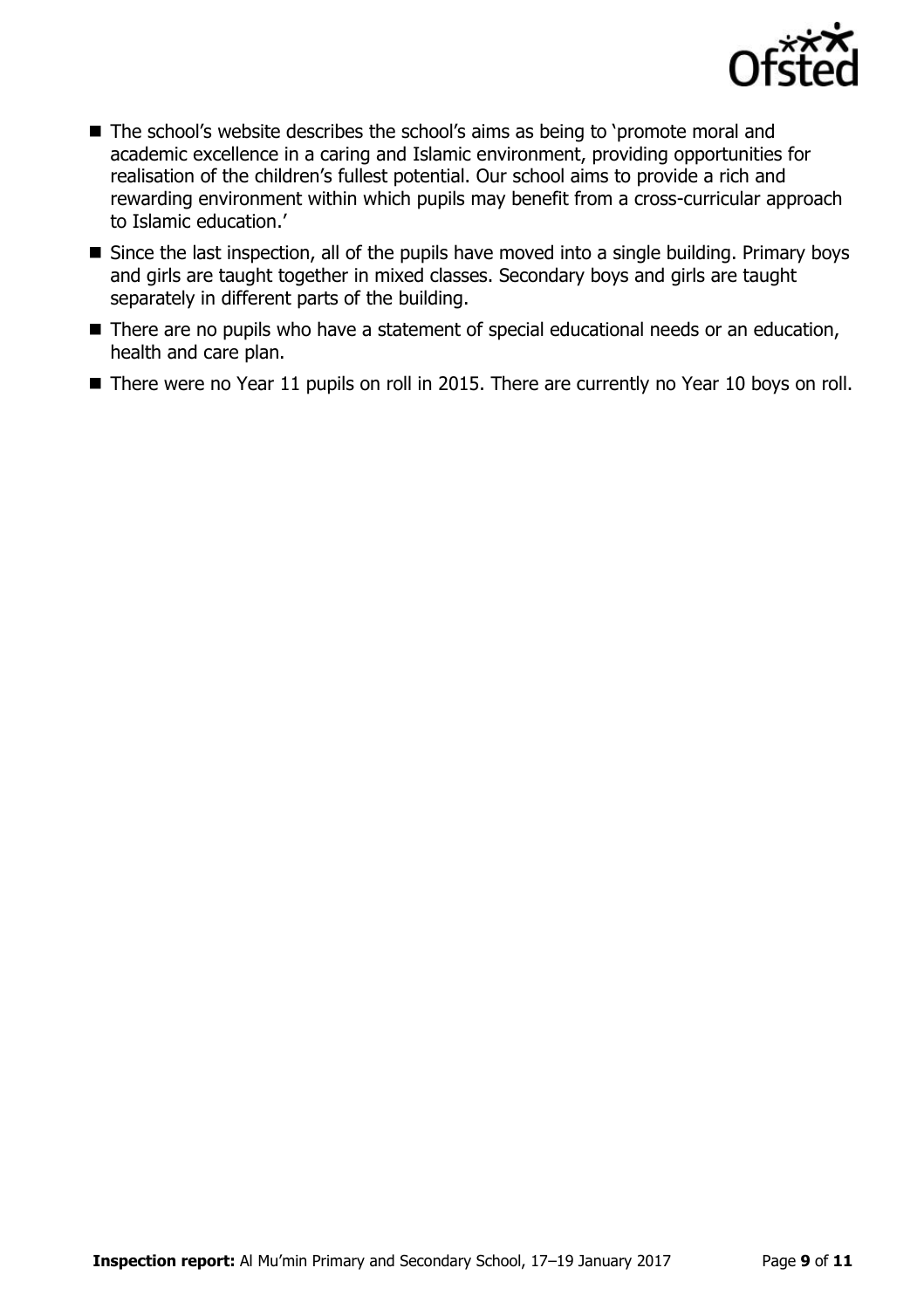

# **Information about this inspection**

- **Inspectors observed nearly all year groups at least once. A number of lesson observations** took place with senior leaders. During visits to classrooms, inspectors looked in pupils' workbooks and questioned pupils about their learning.
- **Inspectors discussed with pupils what it is like to be a young person at the school. They** observed pupils' behaviour around the school, including between lessons, at breaktimes and at lunchtime.
- Discussions were held with the proprietor, the headteacher and other senior leaders.
- Inspectors took into account 10 responses to the parent online survey (Parent View), and 28 responses to the staff survey.
- Inspectors examined a wide range of management documents. Records relating to behaviour and safeguarding were also scrutinised.

### **Inspection team**

Phil Riozzi, lead inspector **Her Majesty's Inspector** 

Peter McKenzie **Disk and The Contract Contract Contract Contract Contract Contract Contract Contract Contract Contract Contract Contract Contract Contract Contract Contract Contract Contract Contract Contract Contract Cont**